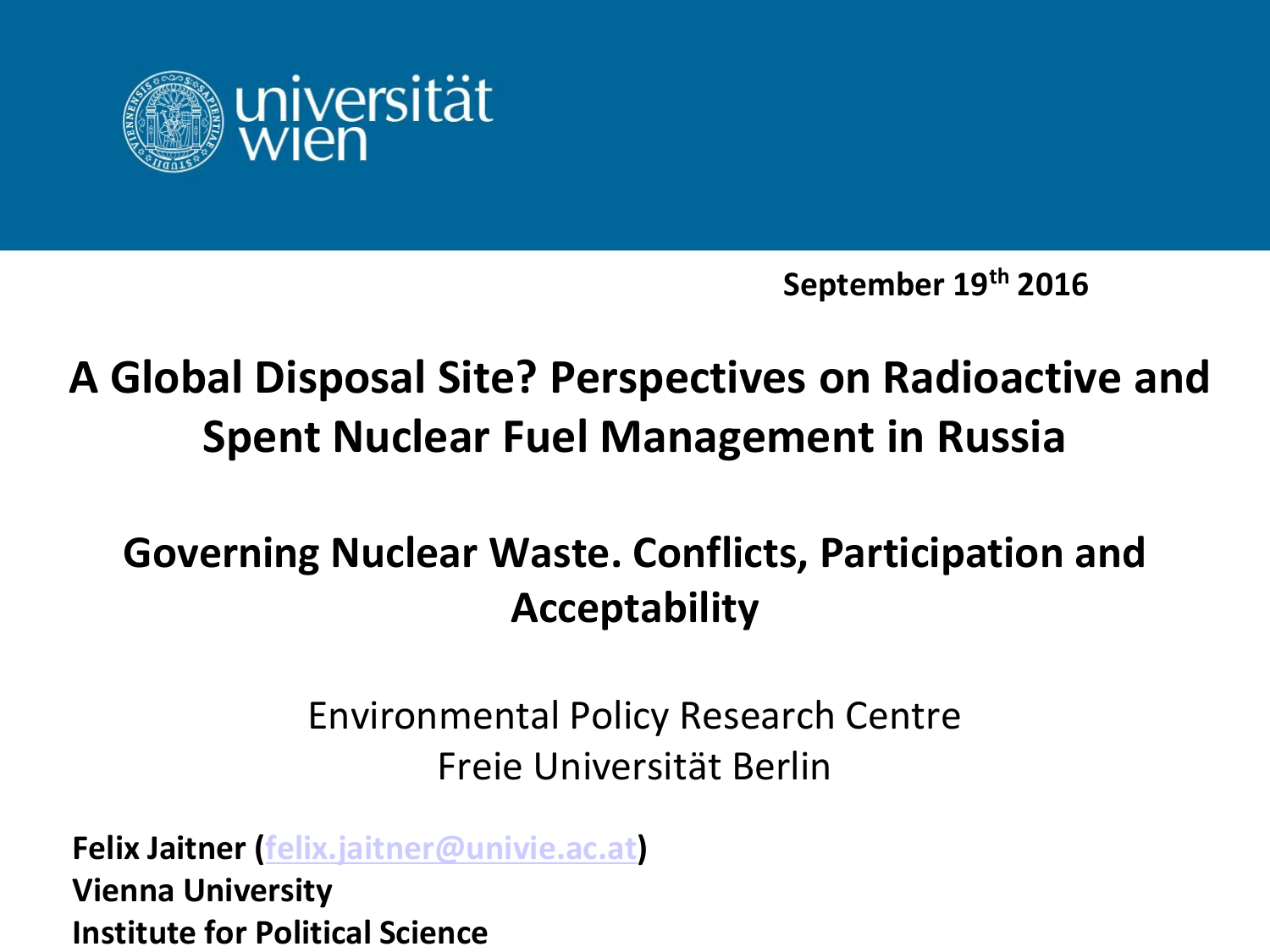

# **Outline**

**Goal: To describe the changing environment in which conflicts take place**

- **1) Modernising Russia´s Economy**
- **2) The Reorganisation of Russia´s Nuclear Complex**
- **3) Nuclear Waste Governance in Russia**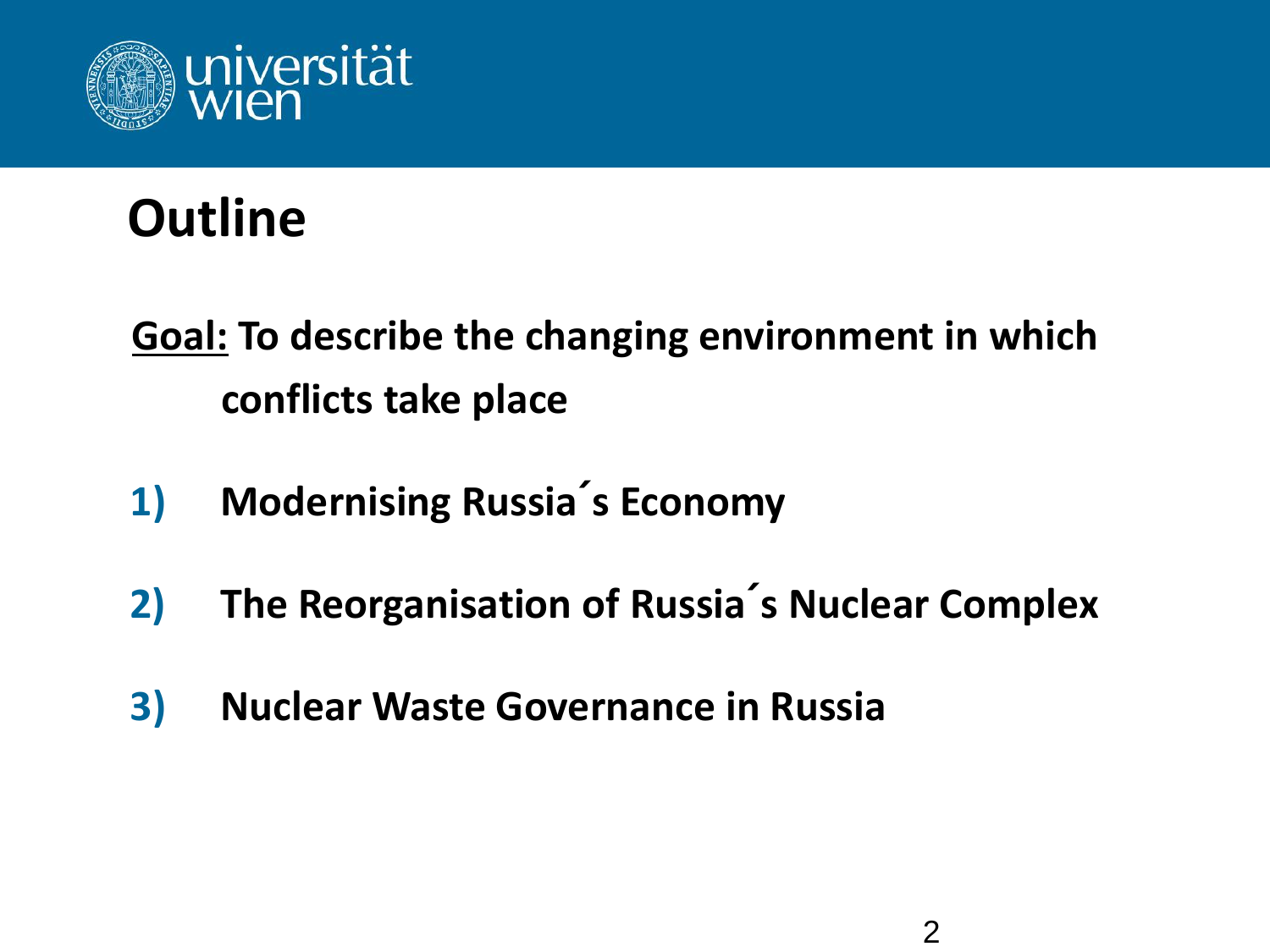

# **Modernising Russia´s Economy**

- **1. High Dependency on Natural Resources:**
- **→ Share of non-renewable energy sources (oil, gas and coal)**
- **in total exports almost 70 %, Russland-Analysen 2014)**
- **→ Increased since dissolution of Soviet Union**
- **→ Depleting traditional oil and gas deposits**
- **2. Modernisation Agenda: Reindustrialising Russia (Sanctions, Peripheral Development)**
- → "National-industrial champions" (aircraft, arms industry, **nuclear industry): Export-orientation**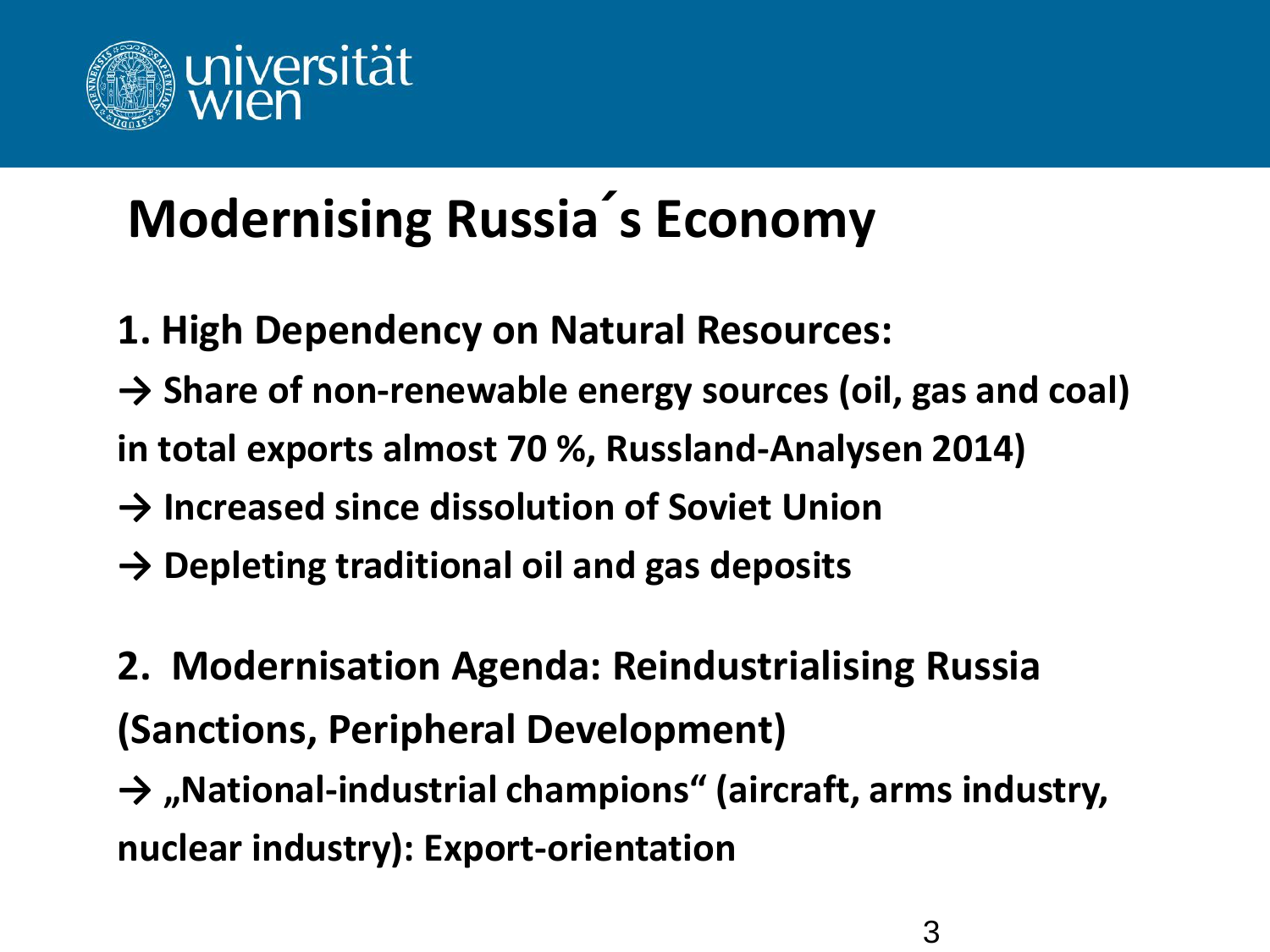

## **The Reorganisation of Russia´s Nuclear Complex**

**Russian State Atomic Energy Corporation (Rosatom)**

- **→ Former Ministry of Atomic Energy (Minatom) → Assumes and performs state functions**
- **→ Non-transparent structure (accountable only to the President;**
- **→ Unites civil and military sector**
- **→ Global player satisfying every stage of the nuclear circle: mining and enrichment of uranium ore, construction and maintenance of NPPs, radioactive waste and spent nuclear fuel management** <sup>4</sup>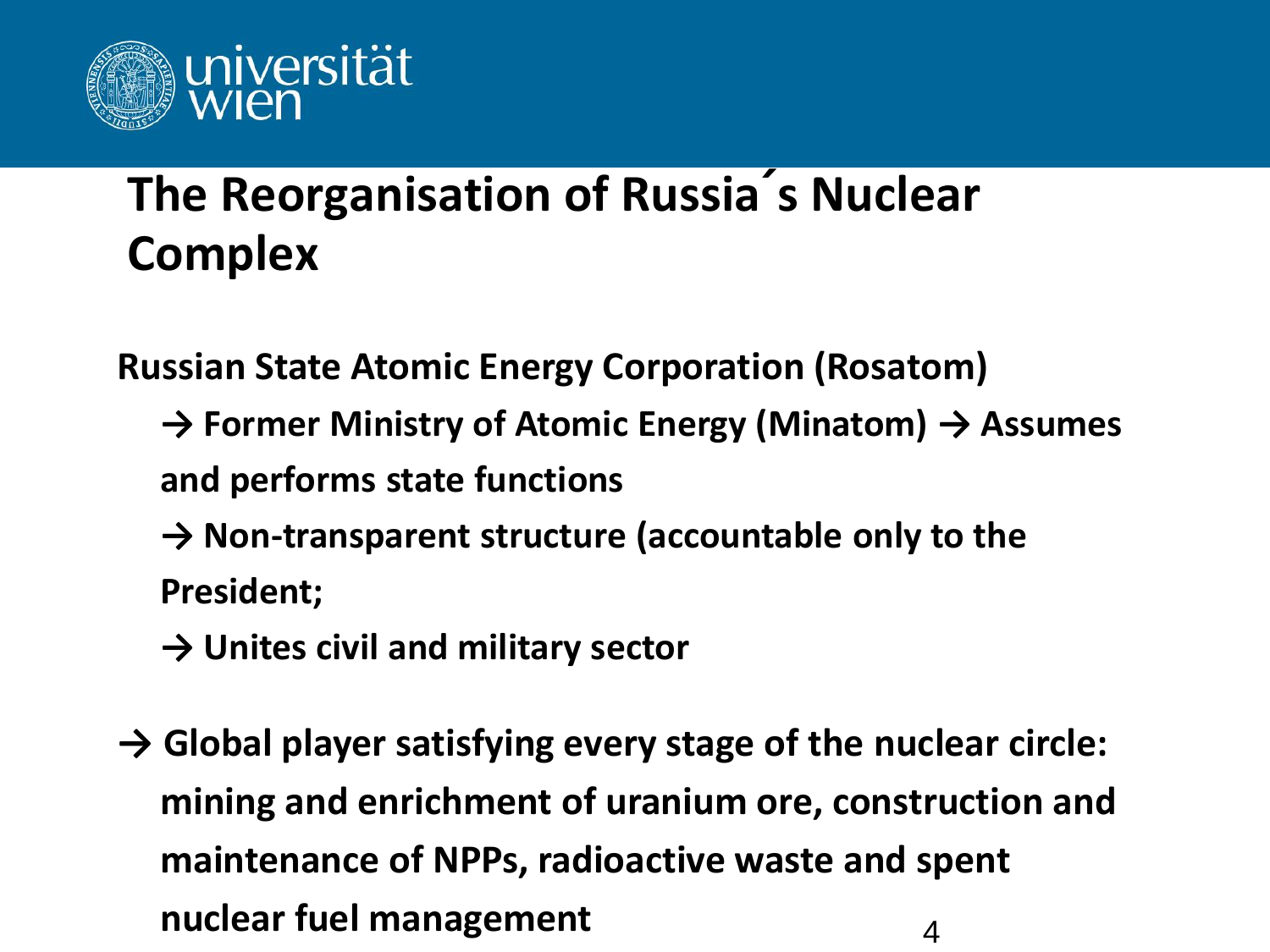

### **Nuclear Waste Governance in Russia**

**Rosatom´s international Expansion impacts on Nuclear** 

**Waste Governance in Russia:** 

**→ Rosatom = Producer of radioactive waste and responsible for its´ disposal**

**→ Guiding principle: "cost-effective radioactive waste management" (Rosatom 2014: 20)**

**→ Radio active waste = material and substances for which** 

**no future use is foreseen**

**→ Spent nuclear fuel = useful for reprocessing**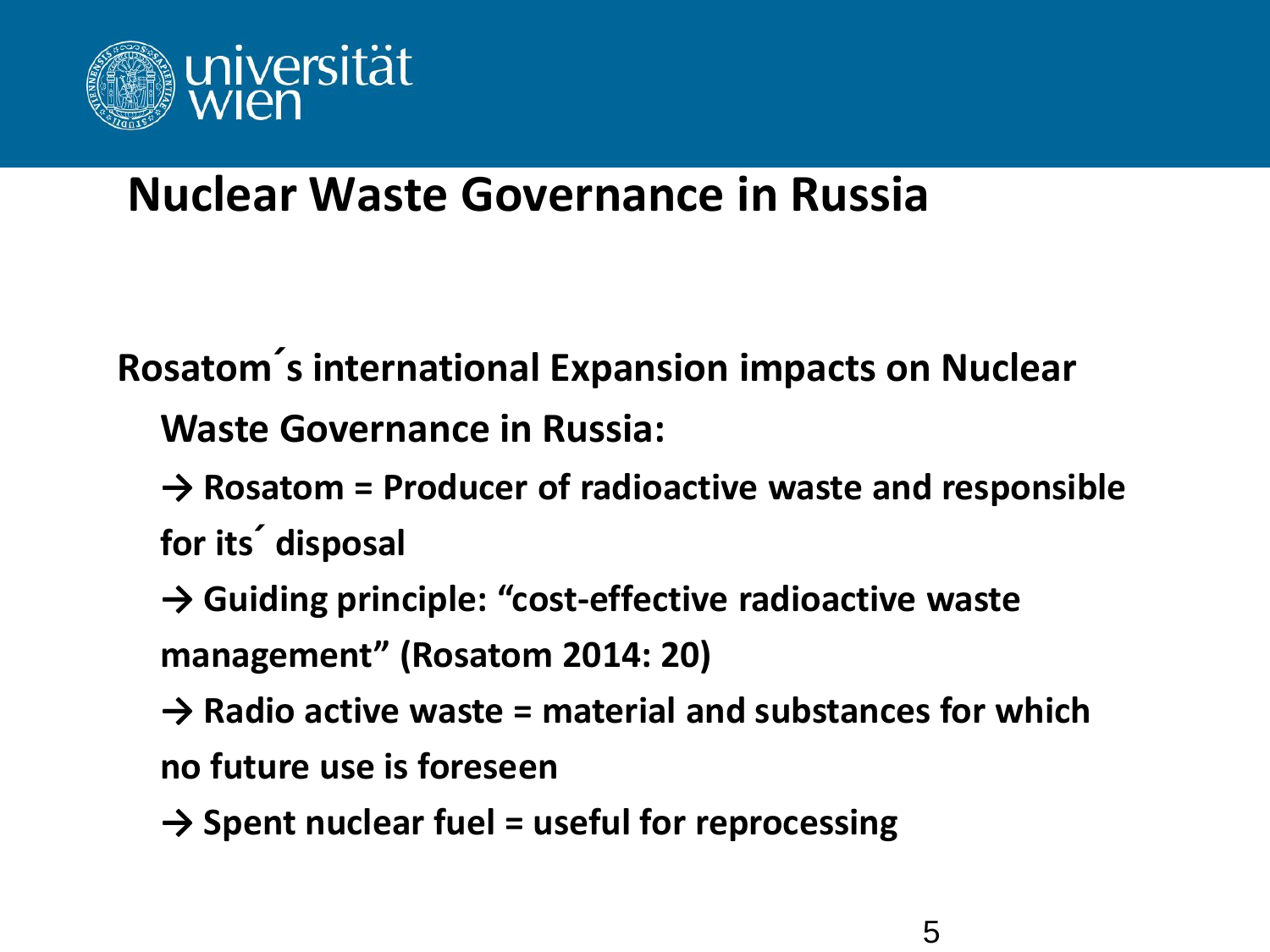

### **Nuclear Waste Governance in Russia**

**Participation:**

**Citizens and public associations have the right to receive and request informations concerning "the safety of planned, designed, constructed, operated and decommissioned nuclear installations, radiation sources and storage facilities (Russian Federation 1995)."** 

**But: Does not include classified informations defined by the state**

**→ formalised procedure of public participation at different stages of radioactive waste management?**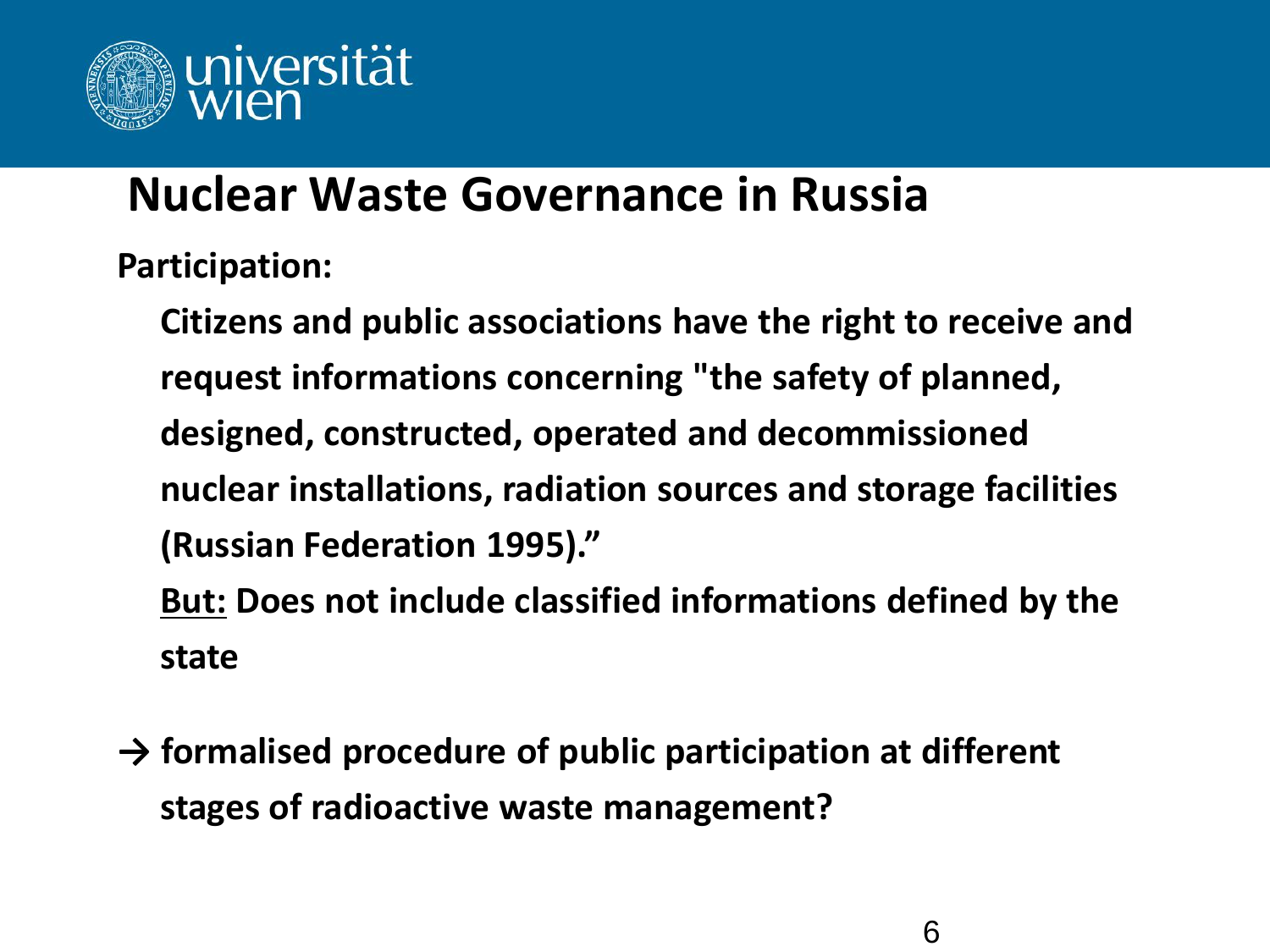

# **Conclusion**

- **Ambivalent Outcome**
	- **→ regulatory base established**
	- **→ development of necessary infrastructure**
	- **→ registration of radioactive waste in Russia: Amount becomes public**

**→ New interlock between state and Rosatom: Weak democratic control of the nuclear complex**

**→ socio-ecological standards?**